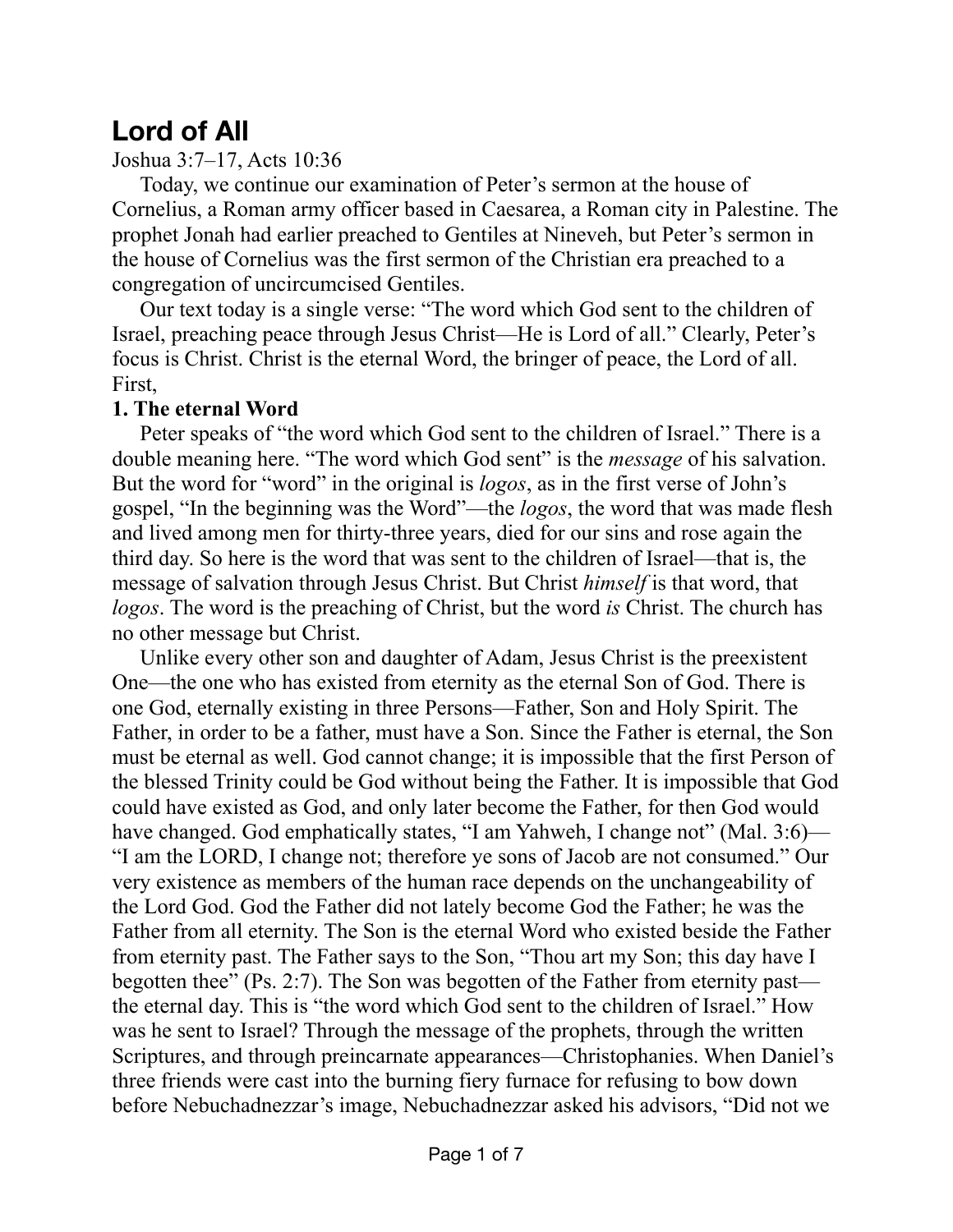cast three men bound into the midst of the fire?" His advisors answered him, "True, O king." Then Nebuchadnezzar observed, "Lo, I see four men loose, walking in the midst of the fire, and they have no hurt; and the form of the fourth is like the Son of God" (Dan. 3:24–25). The person who stood with the three Hebrew men as they were persecuted for their faith was "the Son of God," what the heathen Nebuchadnezzar described as ין ִהָל ֱבּר־אַ , *bar-elahin, son of the gods*, was actually the preincarnate Christ, standing with his people. *Christ* is the message of the prophets, of the Hebrew Scriptures, and the theophanies. He is the preexistent one, the one of whom the Bible says, "when the fulness of the time was come, God *sent forth* his Son" (Gal. 4:4). No purely human birth is ever described this way. Jesus is the Son of Mary—but he is God the Son, the second Person of the Holy Trinity, who has existed from eternity past. He is the eternal Word. He knows the end from the beginning. He can do all his holy will. He does not lack for power. He is able to do exceeding abundantly above all that we ask or think, according to the power that worketh in us. He is the eternal Word.

<span id="page-1-2"></span>This is the message of the Bible. From the time of Adam's sin it was announced that the seed of the woma[n](#page-1-0)<sup>[1](#page-1-0)</sup> would "bruise"—that is, strike a mortal blow to—the head of the serpent. Sin had entered the world, sin would cause incalculable damage, but sin would ultimately be vanquished by him who would be born of a woman—the eternal word made flesh.

Here is the message of the incarnation. Every man, woman and child who has ever been born is a descendant of Adam, and has inherited Adam's sin. "As in Adam all die" (1 Cor. 15:22). But Christ is the eternal Word made flesh—God in human flesh. He is sinless.

<span id="page-1-3"></span>This was the word—the message—which was sent to the children of Israel. God had chosen Israel to be a light to the nations.<sup>[2](#page-1-1)</sup> Israel was not to keep the light to itself. Israel was to spread the gospel to the nations. Israel failed, but ultimately the church—through the power of the Holy Spirit—will be effective. At the final day, men, women and children from every kingdom, tribe and nation will surround the throne of the Lamb, singing the praises of God through all eternity. What a day that will be!

Christ is the eternal Word; secondly, Christ is

## **2. The bringer of peace**

As he preaches to Cornelius, his household and his invited guests, Peter says: "The word which God sent to the children of Israel, *preaching peace* through Jesus Christ." Here, the word for preaching means literally *telling the good news.* There are two words for preaching in Peter's sermon. This, the first, means *to tell the* 

<span id="page-1-0"></span>[<sup>1</sup>](#page-1-2) "*Her* Seed," Gen. 3:15

<span id="page-1-1"></span>[<sup>2</sup>](#page-1-3) Isa. 42:1, 51:4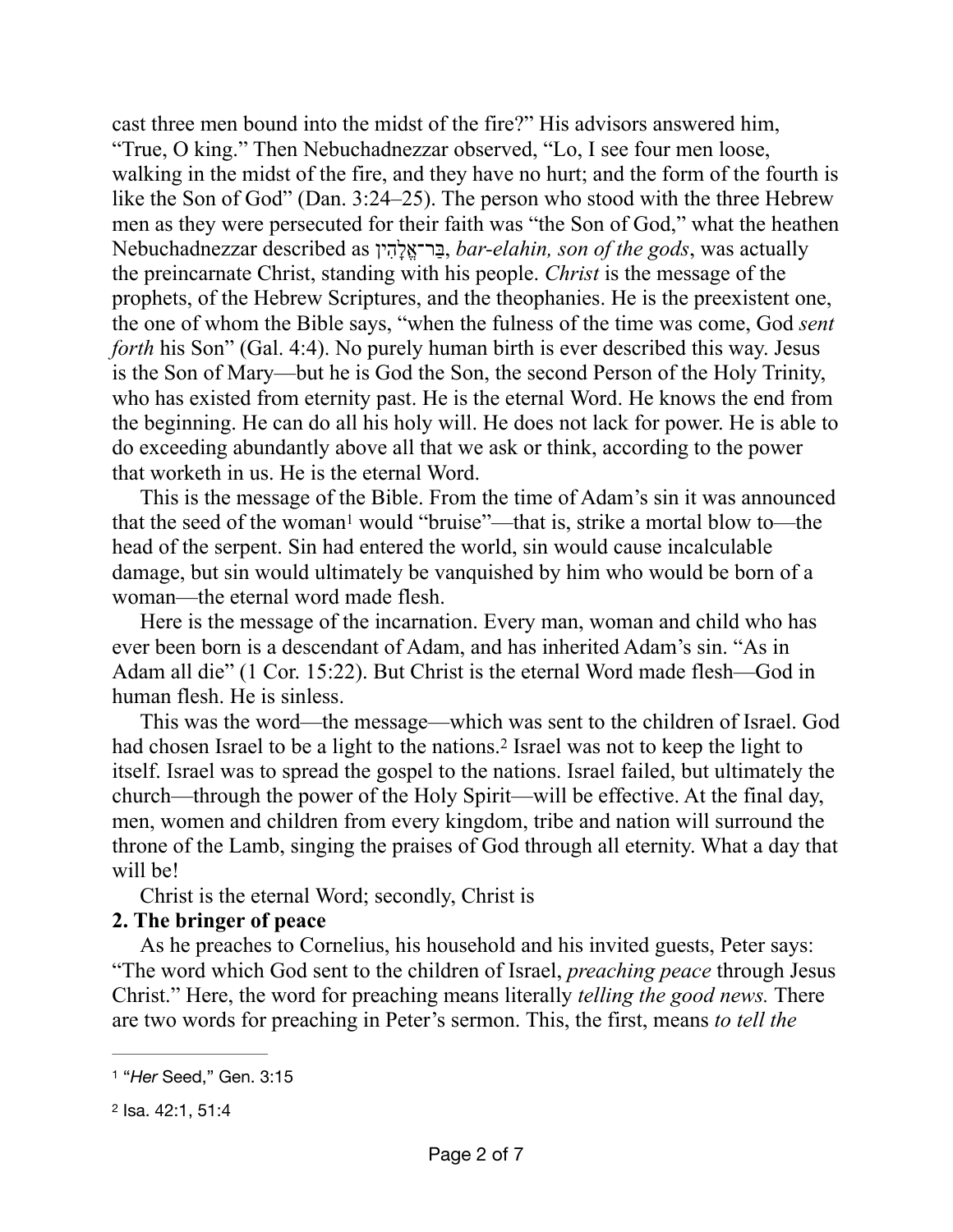*good news*. The second, in the very next verse in the words "the baptism which John *preached*," is the word meaning *to declare authoritatively as a herald of the king.* But here, in the phrase "preaching peace through Jesus Christ," Peter uses the more informal word: *to share the good news*. Yes, when Jesus came, he was the preacher *par excellence*, declaring authoritatively as a herald of God the Father. But as he went around the land of Palestine as an itinerant preacher, he shared the good news—the good news fulfilled in himself. In this way he is an example to all who follow him. Not every Christian is ordained to declare the gospel authoritatively as an official emissary of the King of kings, but every Christian, regardless of his calling, has divine authority to share the Good News. What is the Good News? It is the good news concerning Jesus Christ. As Jesus instructed the demon-possessed man whom he delivered from his miserable condition, whom the townspeople were amazed to find "sitting and clothed and in his right mind." Jesus told him, "Go home to your friends, and tell them what great things the Lord has done for you, and how He has had compassion on you." This is the Good News of Christ, and a person doesn't have to be an ordained minister to share it. Yes, dear follower of Christ, you too, "Go home to your friends, and tell them what great things the Lord has done for you, and how He has had compassion on you." $3\text{ Go}$  $3\text{ Go}$ tell the Good News!

<span id="page-2-1"></span>The good news is that Christ is the bringer of peace! Peace is an elusive quality in this sinful word. The nations rage. Oppressors extend their power over the oppressed. People can't sleep at night because worry and the cares of life weigh down on their minds. Men and women vainly try to find peace in distractions, in substances, in entertainments. But peace eludes them. The reason is that they are seeking in the wrong places. The only true peace is Jesus Christ: "He Himself is our peace" (Eph. 2:14).

The peace of which Peter preaches is peace with God. Because of sin, man in his unregenerate state is at enmity with God. What is enmity? *Mutual hatred or ill will*. "The carnal mind is *enmity* against God; for it is not subject to the law of God, nor indeed can be. So then, those who are in the flesh cannot please God" (Rom. 8:7–8). God is good, he is holy; sinful men cannot stand in the presence of a holy God. But Jesus Christ is the only mediator between God and man. He himself is our peace. He went to the cross to die for our sins. By faith, his perfect righteousness is credited to all who look to him. He tells us, "*Peace* I leave with you, my *peace* I give unto you: not as the world giveth, give I unto you. Let not your heart be troubled, neither let it be afraid" (John 14:27).

<span id="page-2-0"></span>[<sup>3</sup>](#page-2-1) Mark 5:19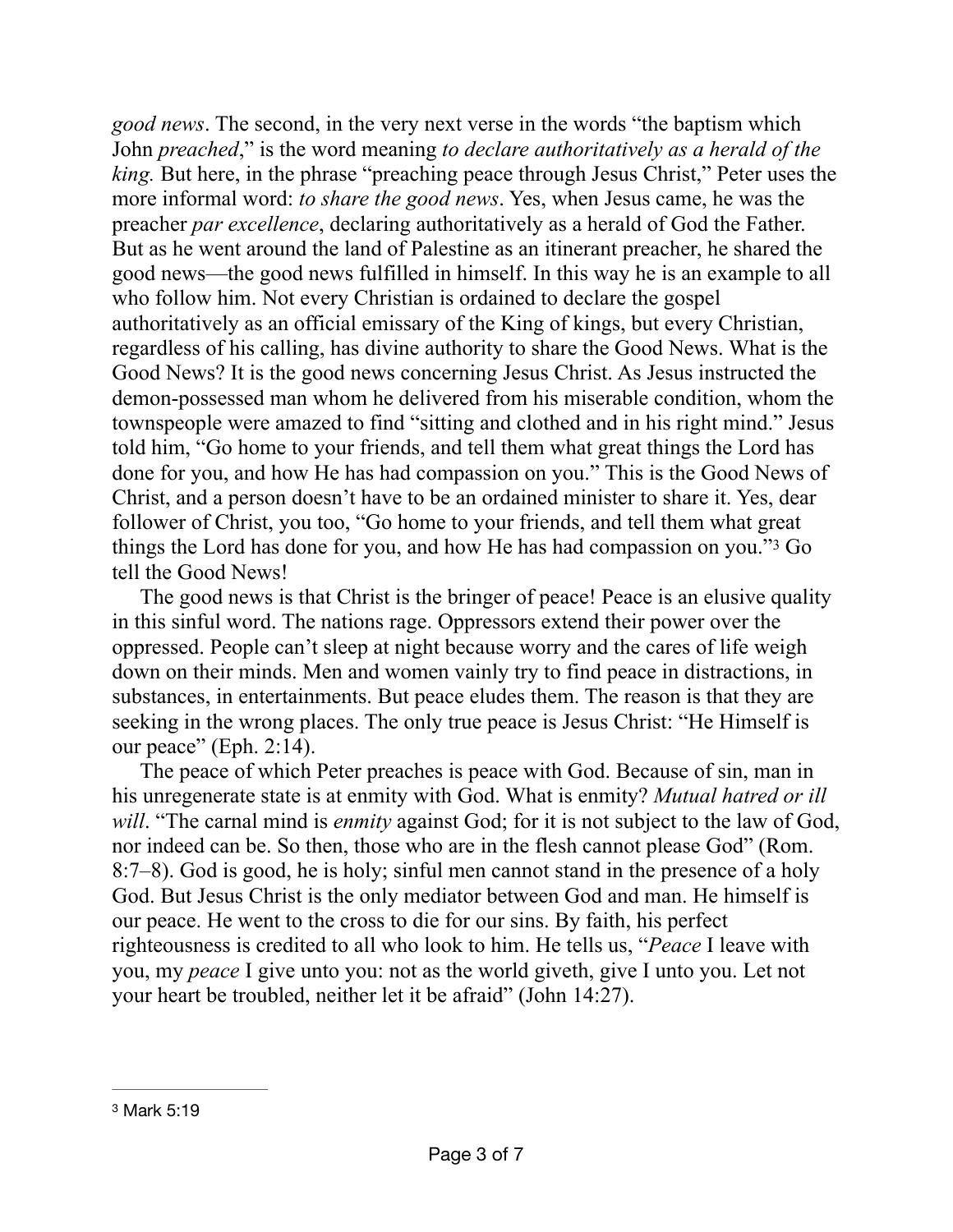Peace is the opposite of enmity. The apostle Paul would later write, "Therefore, having been justified by faith, we have *peace* with God through our Lord Jesus Christ" (Rom. 5:1).

Christian, you have been justified by faith. You have peace with God through our Lord Jesus Christ. God calls you to be an instrument of his peace, sharing the good news of Jesus Christ with others. Thirdly, Christ is

## **3. The Lord of all**

Peter says to Cornelius' household, "preaching peace through Jesus Christ—He is Lord of all." These words, "Lord of all," are familiar to Christians. Sadly, we often mouth them glibly without giving full consideration to what they mean.

When the people of God stood on the bank of the River Jordan when the river was at flood stage, overflowing its banks, Joshua spoke to the people. In so many words he told them that God was about to perform a miracle. As soon as the priests stepped out into the roiling waters of the Jordan, God would stop up the waters, so that the people could march through on dry ground—clearly a miracle. Joshua told the people, "By this you shall know that the living God is among you, and that He will without fail drive out from before you the Canaanites and the Hittites and the Hivites and the Perizzites and the Girgashites and the Amorites and the Jebusites: Behold, the ark of the covenant of *the Lord of all the earth* is crossing over before you into the Jordan." The Old Testament people of God foreshadowed the New Testament church. God dwelt among his people. The symbol of his presence was the ark of the covenant, carried by the priests. God would be among his people as they conquered all their enemies and took possession of the Promised Land, Canaan. In like manner now the New Testament people of God is the church. And God even now dwells among his people as we go forth conquering all his and our enemies through the gospel, bound for the heavenly Canaan.

But listen closely to the words of Joshua: "The ark of the covenant of *the Lord of all the earth* is crossing over before you. … as soon as the soles of the feet of the priests who bear the ark of the Lord, *the Lord of all the earth*, shall rest in the waters of the Jordan, that the waters of the Jordan shall be cut off." Twice Joshua refers to ץ ֶאָרָל־הָכּ וןֹ דֲא, *adōn kol-ha-aretz*, "the Lord of all the earth." These are the only occurrences of this term in the Old Testament.

But just before his ascension the Lord Jesus Christ made the stupendous claim, "All power is given unto me *in heaven* and in earth" (Matt. 28:18). Jesus is Lord, not just of all the earth, but of heaven too! Clearly, this is a claim of deity. Jesus is saying, "I in my person possess all the authority of God Almighty. I am Lord, not just of all the earth, but of heaven too! I possess limitless authority and power. I am God Almighty, the Lord of all." Peter, understanding this under divine inspiration, declared before Cornelius that Jesus is πάντων κύριος, *pandōn kyrios*—Lord of all!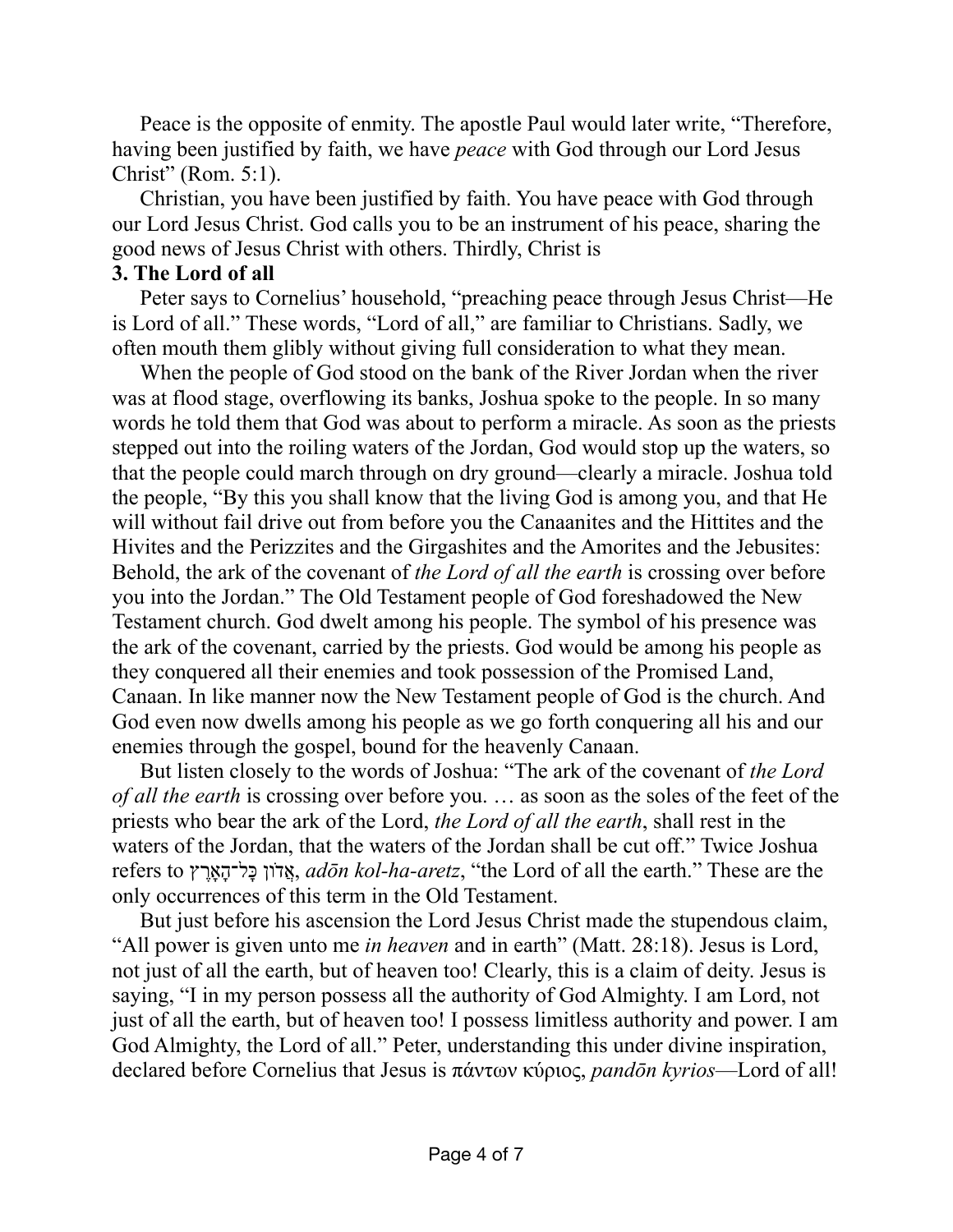There is nothing in all the created order that is outside the control of our Lord Jesus' Christ—nothing!

Christian, this is a truth that should bring great comfort to you in the midst of affliction. As we are taught in the Heidelberg Catechism, "What do you believe when you say: I believe in God the Father, Almighty, Maker of heaven and earth? That the eternal Father of our Lord Jesus Christ, who of nothing made heaven and earth with all that is in them, who likewise upholds and governs the same by his eternal counsel and providence, is for the sake of Christ his Son my God and my Father; in whom I so trust as to have no doubt that he will provide me with all things necessary for body and soul; and further, that whatever evil he sends upon me in this vale of tears, he will turn to my good; for he is able to do it, being almighty God, and willing also, being a faithful Father."[4](#page-4-0)

<span id="page-4-3"></span>Yes, even in the midst of affliction, "Jesus Christ … is Lord of *all*." We who have been raised in the church are familiar with these words, "he is Lord of all." But do not always stop to consider what these words mean. Yet the centurion Cornelius had never heard them before. When Peter said to the centurion, "Jesus Christ—He is Lord of all," it was a positively revolutionary statement. Cornelius was an officer in the Roman army. He had taken an oath of allegiance to Caesar. He had sworn that he would faithfully execute all that the Emperor commands, that he would never desert his service, and that he would not seek to avoid death for the Roman republic. That oath was called *sacramentum*, the basis of our word *sacrament*. The *sacramentum* rendered the swearer *sacer*—*sacred*, *given to the gods.* The Romans considered the emperor a god. *Divi filius*, a Latin phrase *[5](#page-4-1)* meaning *divine son*, *son of a god*, was a favorite title of Caesar Augustus. The Roman Senate recognized Caesar as a divinity. Julias Caesar was referred to as *Divus Iulius* (the divine Julius). His adopted son Octavian styled himself *Divi filius* (*son of the deified one*, *son of the god*). The title was also applied to some of Augustus' successors, notably Tiberius, Nero, and Domitian.[6](#page-4-2)

<span id="page-4-5"></span><span id="page-4-4"></span>When Peter declared before Cornelius that Jesus Christ is "Lord of all," he clearly meant that Jesus Christ is Lord even of Caesar! Peter was asking Cornelius, "Who is Lord: Christ or Caesar?" And if Cornelius was to be baptized into the church of Jesus Christ, he must renounce his oath to Caesar and declare his supreme loyalty to Jesus Christ.

And so it is for us as well. Christian, you have received the sacrament of baptism. In your membership vows you have declared your supreme loyalty to Jesus Christ. You have declared before the world that you "acknowledge Jesus

<span id="page-4-0"></span>https://all-of-grace.org/heidelberg.html [4](#page-4-3)

<span id="page-4-1"></span><sup>&</sup>lt;sup>[5](#page-4-4)</sup> https://en.wikipedia.org/wiki/Sacramentum\_(oath)

<span id="page-4-2"></span>[<sup>6</sup>](#page-4-5) https://en.wikipedia.org/wiki/Divi\_filius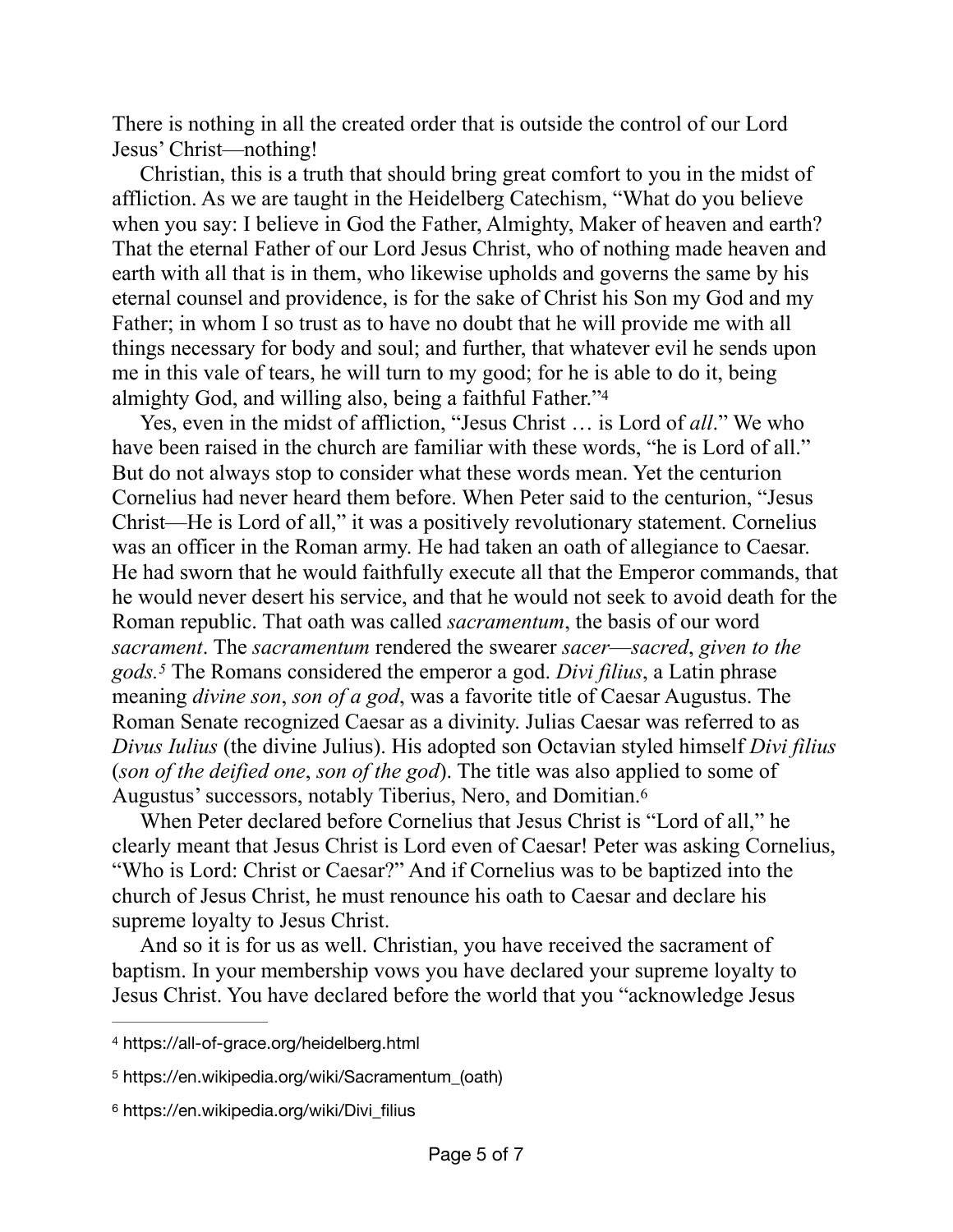Christ as your sovereign Lord." You have promised that you will "serve him, forsake the world, put to death your sinful deeds and desires, and lead a godly life." Jesus Christ is your Lord. That is your confession. You have enlisted in his service. Whatever you do, you are duty-bound to obey Christ.

This past week I stumbled onto a the website of a mainline Presbyterian church in Florida. This church has husband-and-wife co-pastors; that, of course, means that one of their pastors is a woman, contrary to the word of God. In pointing this out I mean no ill-will at all toward women: God loves women, the law of God protects women, the Son of God was born of a woman, the Lord Jesus Christ ministered to women, the church of Christ values the gifts of women; but according to the Bible, men and women have unique and different callings, and the Lord of the church has clearly ordered that women are not "to teach or to have authority over a man, but to be in silence" (1 Tim. 2:12)—that is, are not to lead the public worship of the church. But not only does the church onto whose website I stumbled have a woman pastor, it also has what it calls a gay-straight "group of Christians who come together for worship, friendship and to share God's love with all," that educates the church to expand its "welcome of LGBTQIA+ people, to affirm their gifts for ordained office, and to uphold marriage equality for all." Now faithful Presbyterian churches recognize that all men and women are sinners who need to be reconciled to a holy God. Faithful Presbyterian churches sincerely welcome *all* people to come hear the gospel. Faithful Presbyterian churches show the love of Christ to gays, lesbians, bisexuals and transgender people. But loving gays, lesbians, bisexuals and transgender people involves telling them *the truth* that is, that their chosen lifestyle is *sin*, contrary to the word of God, and that they —like all of us—need to repent of their sin, and forsake it, and flee to Jesus Christ for mercy. Those who adhere to a gay, lesbian, bisexual or transgender lifestyle and refuse to repent of their sin are unqualified to be ordained as ministers, elders or deacons in the church of our Lord Jesus Christ. The true church of Christ follows the Lord of the church who said, "He who made them at the beginning 'made them male and female,' and said, 'For this reason a man shall leave his father and mother and be joined to his wife, and the two shall become one flesh'" (Matt. 19:4–5). This is the infallible word of the Lord of the church. Jesus Christ is "Lord of all," and faithful churches are duty-bound to obey their Lord in everything—even when it goes against the trend of popular culture. Sadly, the church whose website I stumbled across is an ostensibly Presbyterian church that refuses to obey Jesus Christ. Churches such as that one must hear the word of Christ, "Why do you call Me 'Lord, Lord,' and not do the things which I say?" (Luke 6:46). God has revealed his will in the Holy Bible. The most loving thing a church can do is to proclaim and teach the Holy Bible. A faithful church cannot be more loving than her Lord! Our Lord welcomed sinners but told them, "Go and sin no more." The